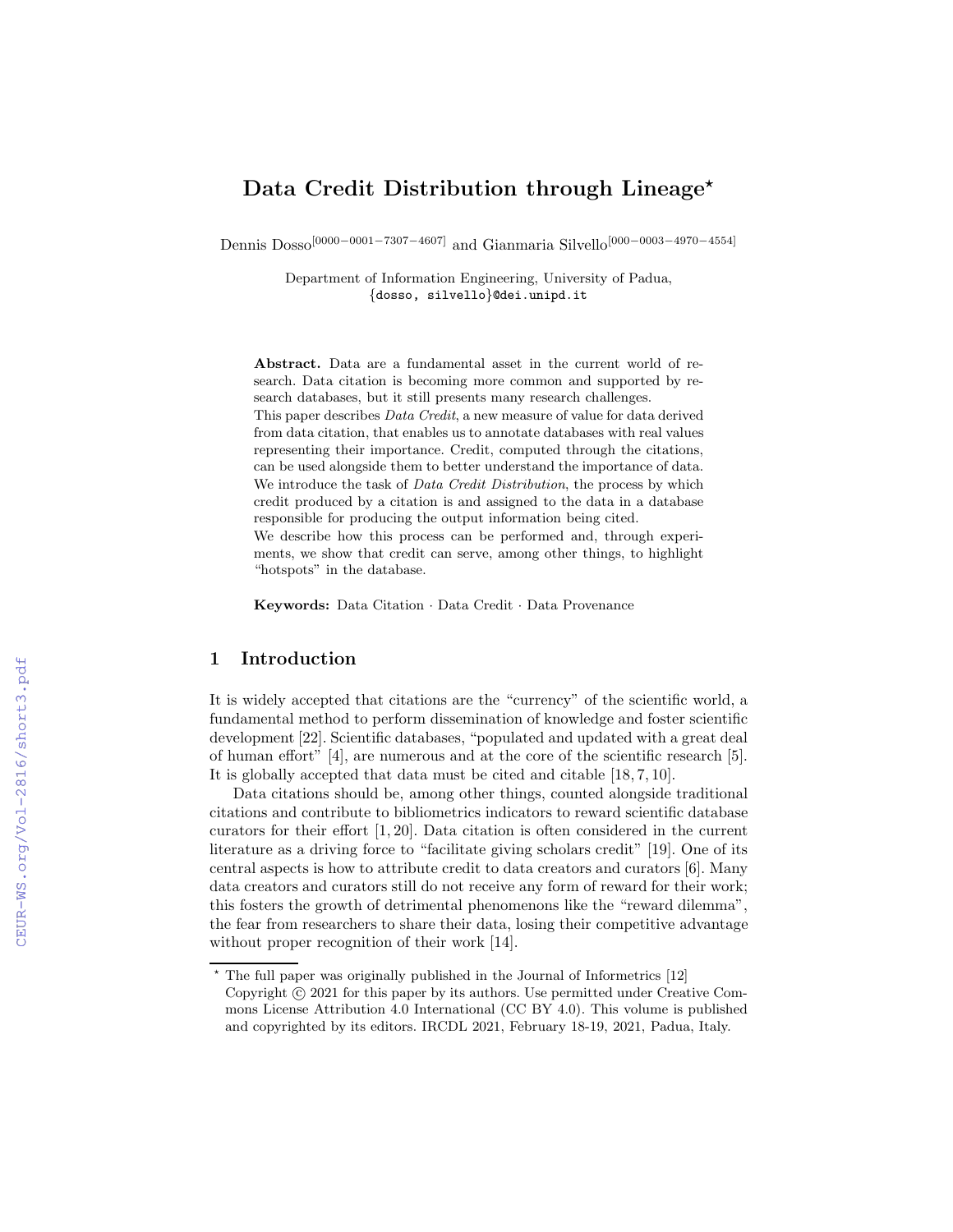How to handle and count the credit generated by data citations and how it contributes to traditional and new bibliometrics are long-standing research issues [15, 2]. However, even when correctly applied, data citations and the related bibliometrics do not always accurately reward data. Indeed, a query often uses more data than the one present in its output result set. The data being used but not visualized do not receive a citation, nor do their contributors.

To overcome this limitation, in recent years, the idea of crediting data emerged in the academic discussion through the concept of data credit, a real positive value describing the importance of data in a given context. We argue that credit can be used to address some of the limitations highlighted above. Credit is not atomic like a citation. Once computed, it can be divided into portions and assigned to all the data used by a query. Credit can be used as an annotation set at different granularity levels within a database to describe their importance.

In this work, we discuss the problem of data credit distribution, the issuance of credit generated by some query  $Q$  on a relational database instance  $I$  to the data in I responsible for the generation of  $Q(I)$ . In particular, we discuss how the distribution is possible in relational databases through lineage, a form of data provenance [9]. While data citation and credit distribution are not limited to relational databases, they are a good test bed for this first approach. In Section 2, we report the related work; Section 3 presents the methods used and the experimental results carried on a real scientific database, GtoPdb; Section 4 contains the conclusions.

## 2 Related Work

Kats in [17] suggests the need for a modified citation system that includes the idea of transient and fractional credit. Credit is defined as a "quantity" representing the importance of a research entity (a paper, software or data) mentioned in a citation, but these ideas are proposed without any formalism.

Fang in [13] presents a framework to distribute credit generated by a paper to its authors and to the papers in its reference list in a transitive way. Each cited paper's quantity of credit depends on its impact/role in the citing paper. This theoretical framework works for a graph composed of only papers, but it can be extended to another graph model that includes data.

Zeng et al. in [21] proposed the first method designed to compute credit within a network of papers citing data. This is the first step towards an automatic credit computation procedure. However, it is limited to assigning credit to the whole dataset without considering variable data granularity. Therefore, this is not a way to assign credit to a single research entity within a dataset.

## 3 Methods and Experiments

Methods. Data Credit is a non-negative real value representing the importance of data in a specific context. It can be computed with different strategies and rationales. In this paper's context, we consider credit as the product of a data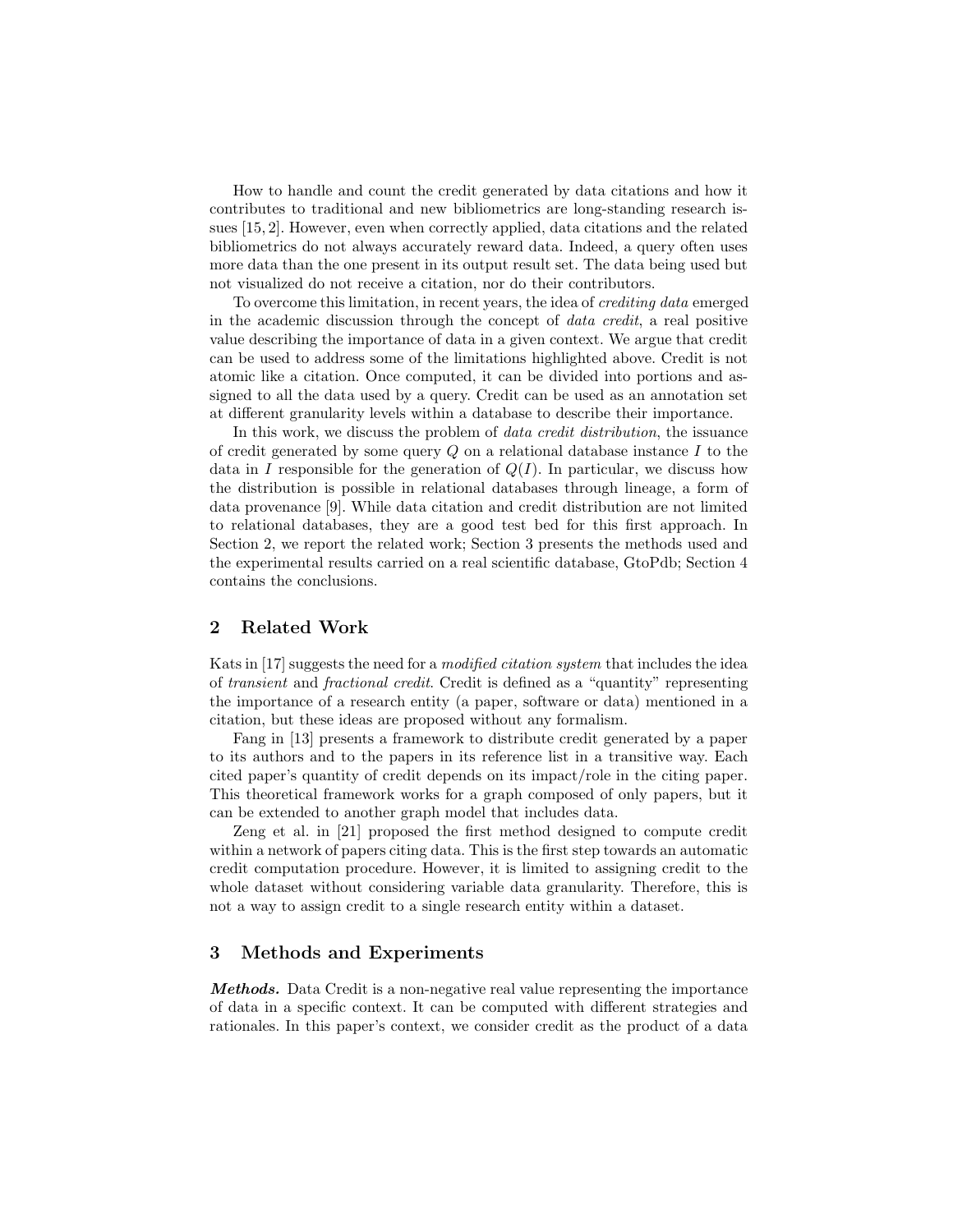citation; therefore, it is a quantity representing the importance of the data being cited in the citing paper. Ideally, the higher the impact of the cited data in the citing paper, the bigger the credit.

The task of Data Credit Distribution (DCD) consists of dividing this credit into portions and assigning it to the recipients in a database responsible for generating the cited data. Formally:

#### Definition 1. Data Credit Distribution at tuple level (DCD) [12]

Given a database instance I, a query Q over I and the value  $k \in \mathbb{R}_{>0}$ , DCD is defined as the computation of the function  $f_{I,Q}:TupleLoc \times \mathbb{R}_{\geq 0} \to \mathbb{R}_{\geq 0}$  such that  $f_{I,Q}(t, k) = h$  where  $0 \leq h \leq k$  and  $\sum_{t \in TupleLoc} f_{I,Q}(t, k) = k$ .

f is the Distribution Strategy  $(DS)$ , it aims to annotate each tuple (thus we speak of DCD at *tuple* level) in  $I$  with a portion of the credit. Its only requirement is that it has to be conservative: no credit is generated or lost during the distribution. A DS can be defined in many different ways, but what we may prefer is a function that distributes credit coherently with the role of the input tuples as defined by Q. That is, only tuples that had some role in generating  $Q(I)$  should receive credit.

To do so, we propose one definition of DS that exploits the concept of lineage [11]. Given a tuple  $t \in Q(I)$ , its lineage is the set of all and only the tuples that have a role, whatever it is, in the generation of  $t$ .

#### Definition 2. Lineage-based Distribution Strategy [12]

Let I be a database instance, Q a query over I,  $o \in Q(I)$  an output tuple and k the credit associated to o. Let  $L$  be the lineage of  $o$  and  $t$  be a generic tuple in  $I$ . t receives a credit equal to:

$$
f_{I,Q}(t,k) = \begin{cases} 0 & \text{if } t \notin L \\ \frac{k}{|L|} & \text{if } t \in L \end{cases}
$$

As we see, this DS equally rewards the tuples of the lineage of a tuple. To perform the whole distribution on  $Q(I)$ , it is simply necessary to apply this DS to each tuple  $o \in Q(I)$ .

**Evaluation.** We considered the IUPHAR/BPS Guide to Pharmacology (GtoPdb) [16], a famous and highly cited medical database containing information about drugs, targets, and ligands. GtoPdb is maintained and curated by a consortium of 512 scientists collaborating with in-house curators, distributed in committees [3].

GtoPdb is relational in nature, and its information is also organized into webpages describing specific diseases, receptors, ligands, and families of these elements.

To gather data citations, we considered papers published in the British Journal of Pharmacology (BJP) that cite [16]. [16] is a recent version of a series of papers that the GtoPdb consortium releases every two years to describe the database and its evolutions. It works as a data journal that can be cited in place of the whole database [8]. The papers published in BJP that refer to specific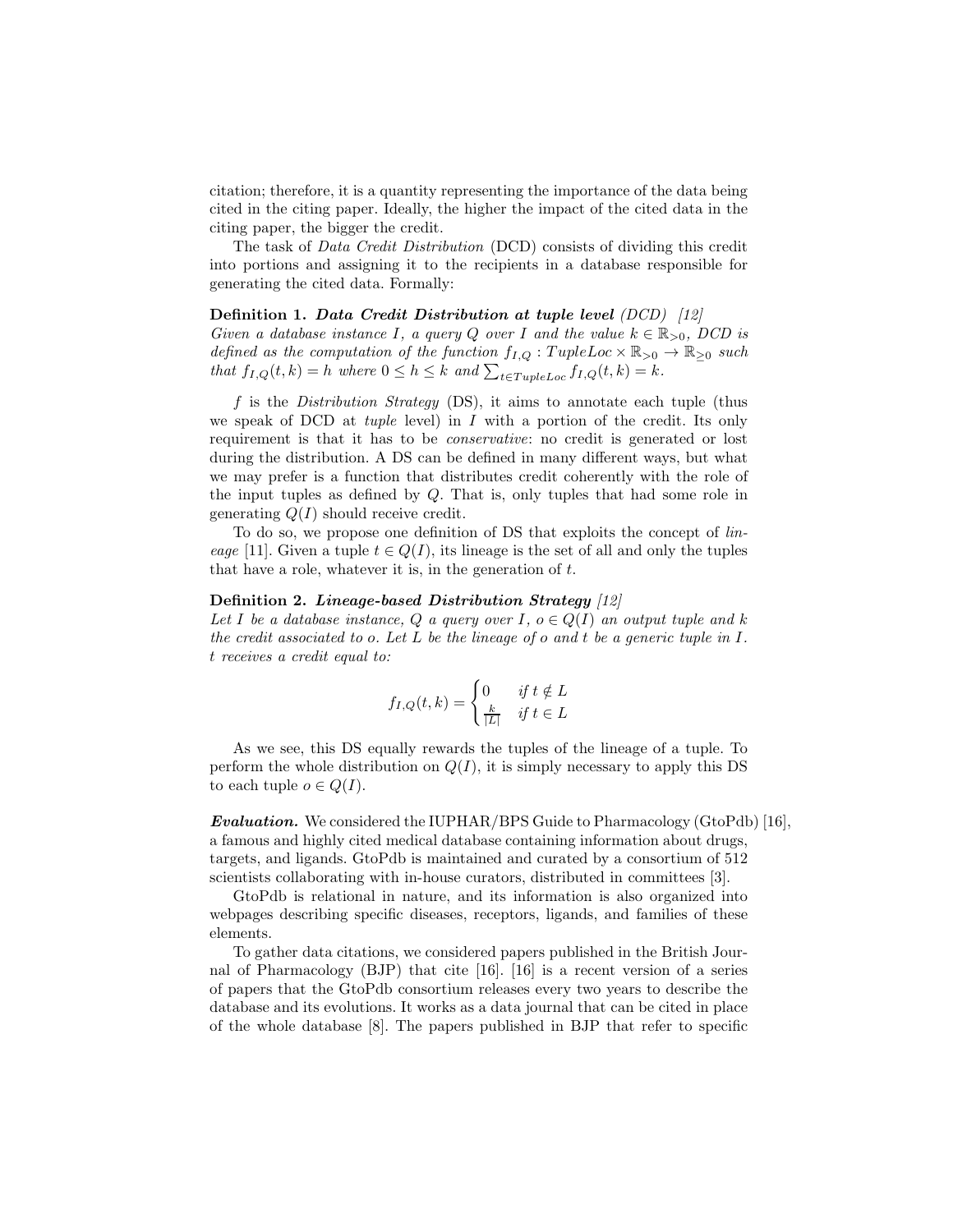

Fig. 1. Heat-map of the distribution of credit to the family table. Each cell represents a tuple in the table.

webpages of GtoPdb report the URL of the referenced page. It is possible from these URLs to reverse-engineer the SQL queries that compute the data contained in the webpages. A webpage is composed by different parts, each part created with data extracted from the GtoPdb through SQL queries. We use these queries to perform DCD. We focused only on queries referring to the so-called target  $families<sup>1</sup>$ .

Without any loss of generality, we assumed that each tuple present in the output of these queries contains credit equal to 1, and we performed credit distribution through lineage using these queries that we inferred from the BJP papers. We used the ∼900 BJP papers citing [16] as of October 2020, and we extracted from them more than 1200 SQL queries to families of receptors.

The results of the distribution on the family table of GtoPdb, that contain information about the target families, are shown in the heat-map of Figure 1. Each cell in the map is a tuple, and the intensity of the color represents the assigned quantity of credit. Interestingly, few tuples receive almost all the credit, following a Pareto distribution. This shows how credit distribution can highlight "hotspots", elements in the database that receive high values of credit. These are tuples that are used frequently by queries. Interestingly, these may also be tuples that are used but not visualized in the final output. This means that credit allows to rewards parts of the database that are used but not visualized, overcoming a limitation of traditional citations.

To better see how credit differs from traditional citations, consider Figure 2. We reported two radar plots, presenting the top 10 authors citation-wise and

 $^{\rm 1}$  https://www.guidetopharmacology.org/targets.jsp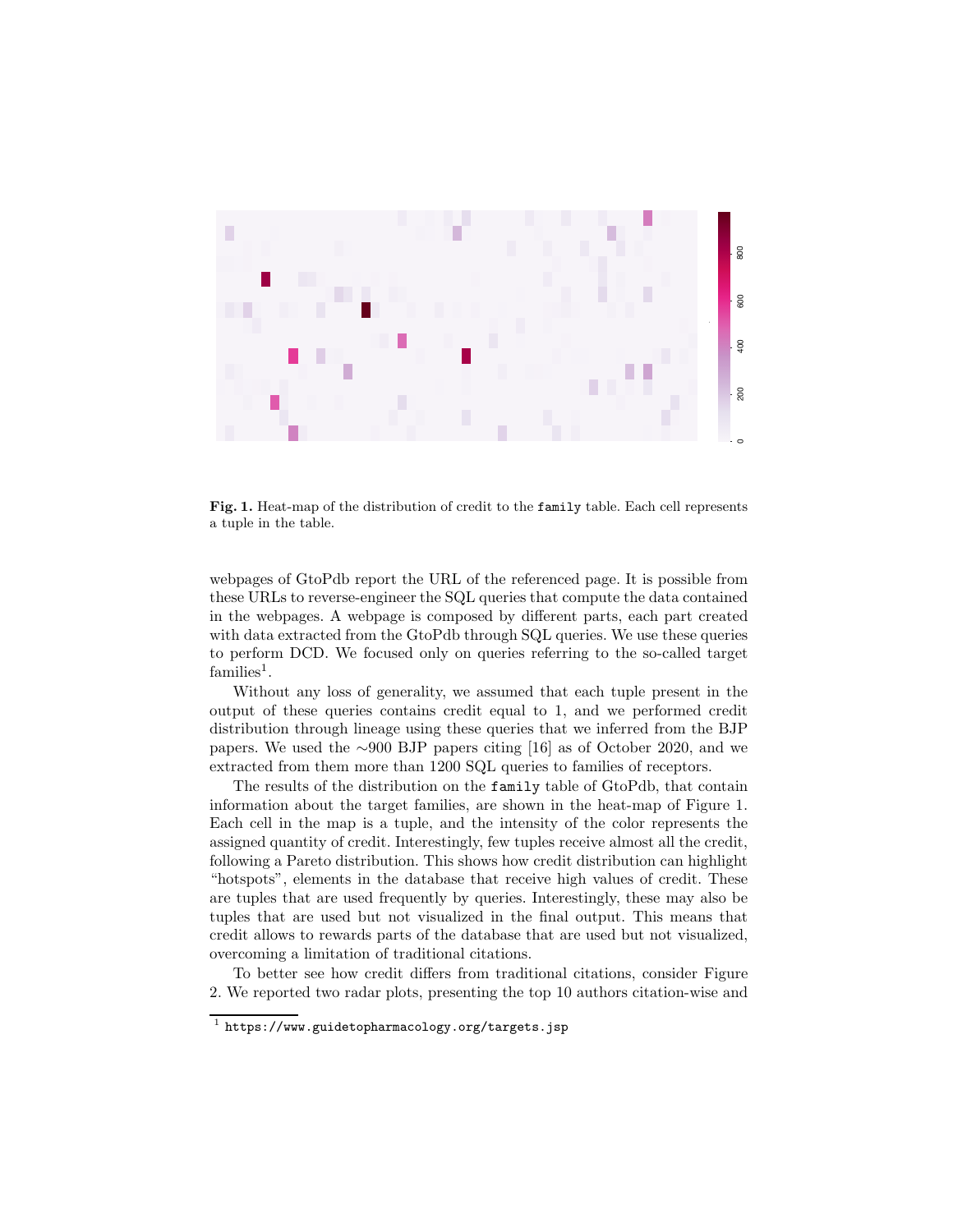

Fig. 2. Radar plots showing the top-10 authors of GtoPdb citation (a) and credit (b) with their normalized values of credit and citations.

credit-wise (values normalized between 0 and 1, and the authors were substituted with numbers for privacy reasons). To compute the citations, we proceeded as follows: each time a query identifies data curated by an author, that author receives one citation and equally shares the credit assigned to that data with the other co-authors of that data. As we see from Figure 2.a, the top 10 authors, citation-wise, do not have the highest values of credit. Similarly, in Figure 2.b, the authors with the higher values of credit do not also have the highest citation count.

This shows that credit can reward authors whose data have a high impact in the research community, i.e., those data generated the highest quantity of credit, even if they received fewer citations than other authors. That is, specific citations are "more valuable", credit-wise. Since we assumed that each output tuple carries credit 1, the queries that return outputs with more tuples also generate more credit. In more complex scenarios, where different and more sophisticated techniques may be used to decide how to generate quantities of credit, credit distribution can help to understand how data and their corresponding authors impact the scientific environment.

## 4 Conclusions

We showed how credit can highlight parts of the database that cover certain topics instead of others, as defined by queries. Credit and citations are correlated measures, but credit offers a new perspective to evaluate the impact of both data and curators. It can highlight parts of the database related to certain query topics, so-called "hotspots". It directly rewards the tuples, and corresponding authors, that contributed to the production of cited data, even those that are not in the output itself. Moreover, it proportionately rewards data and curators based on their impact in the context defined by the issued queries. This helps to reward authors that would otherwise remain unnoticed. In future works, credit can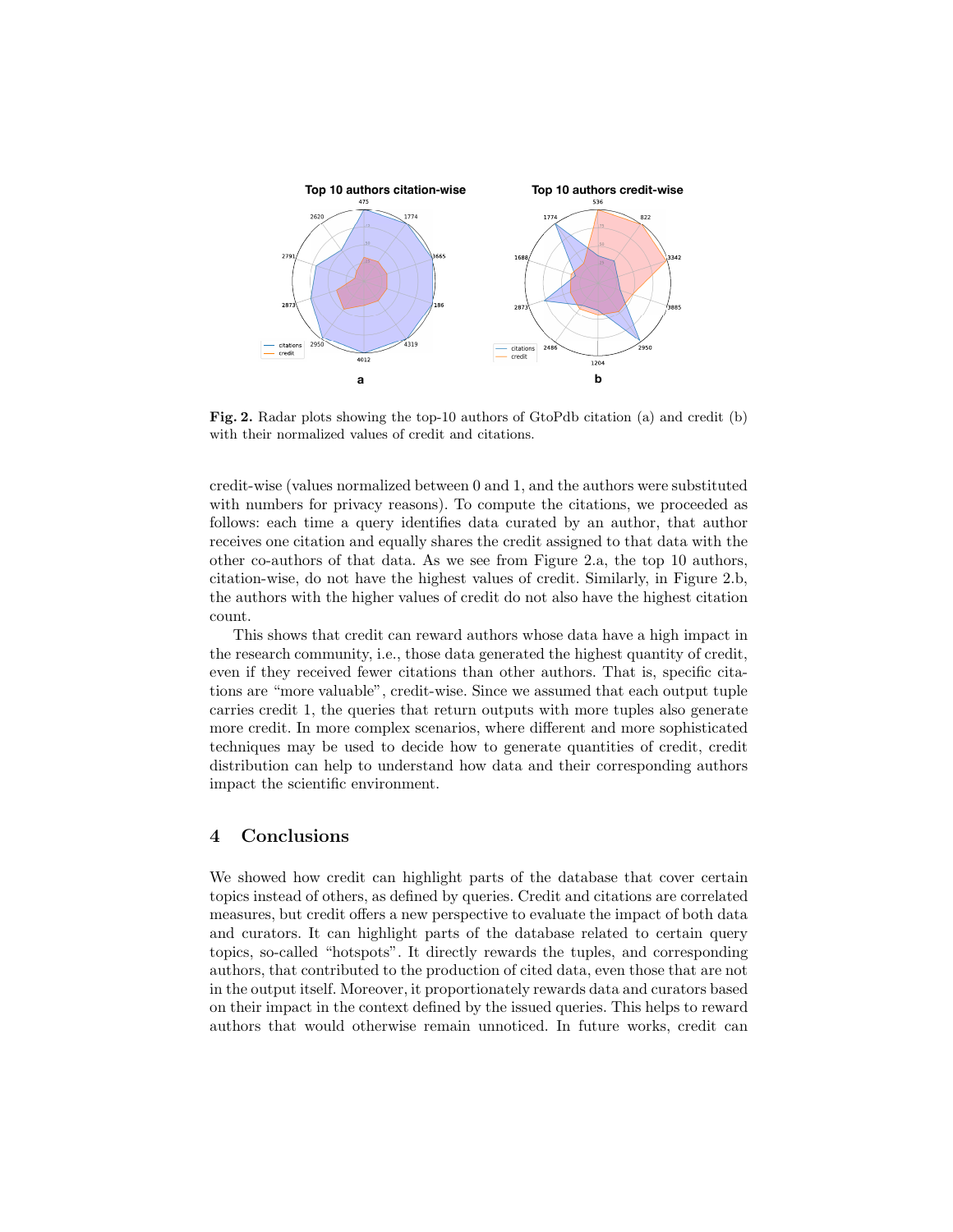become the basis for new bibliometrics and applications based on its presence. For example, *data pricing*, that is the identification of the price of certain data in a database based on how much they are used by queries.

### Acknowledgments

This work is partially supported by the ExaMode project, as part of the European Union Horizon 2020 program under Grant Agreement no. 825292.

### References

- 1. Belter, C.W.: Measuring the Value of Research Data: A Citation Analysis of Oceanographic Data Sets. PLoS ONE 9(3), e92590 (2014)
- 2. Borgman, C.L.: Data Citation as a Bibliometric Oxymoron. In: Sugimoto, C.R. (ed.) Theories of Informetrics and Scholarly Communication, pp. 93–116. De Gruyter Mouton (2016)
- 3. Buneman, P.: How to cite curated databases and how to make them citable. In: 18th International Conference on Scientific and Statistical Database Management, SSDBM. pp. 195–203. IEEE Computer Society (2006)
- 4. Buneman, P., Cheney, J., Tan, W.C., Vansummeren, S.: Curated Databases. In: Proc. of the 27th ACM SIGMOD-SIGACT-SIGART Symposium on Principles of Database Systems, PODS 2008. pp. 1–12 (2008), https://doi.org/10.1145/ 1376916.1376918
- 5. Buneman, P., Davidson, S.B., Frew, J.: Why data citation is a computational problem. Commun. ACM 59(9), 50–57 (2016)
- 6. Buneman, P., Christie, G., Davies, J.A., Dimitrellou, R., Harding, S.D., Pawson, A.J., Sharman, J.L., Wu, Y.: Why data citation isn't working, and what to do about it. Database J. Biol. Databases Curation 2020 (2020), https://doi.org/ 10.1093/databa/baaa022
- 7. Callaghan, S., Donegan, S., Pepler, S., Thorley, M., Cunningham, N., Kirsch, P., Ault, L., Bell, P., Bowie, R., Leadbetter, A.M., Lowry, R.K., Moncoiffé, G., Harrison, K., Smith-Haddon, B., Weatherby, a., Wright, D.: Making Data a First Class Scientific Output: Data Citation and Publication by NERC's Environmental Data Centres. International Journal of Digital Curation 7(1), 107–113 (2012), http://dx.doi.org/10.2218/ijdc.v7i1.218
- 8. Candela, L., Castelli, D., Manghi, P., Tani, A.: Data Journals: A Survey. Journal of the Association for Information Science and Technology  $66(9)$ , 1747–1762 (2015), http://dx.doi.org/10.1002/asi.23358
- 9. Cheney, J., Chiticariu, L., Tan, W.: Provenance in databases: Why, how, and where. Foundations and Trends in Databases 1(4), 379–474 (2009)
- 10. CODATA-ICSTI Task Group on Data Citation Standards and Practices: Out of Cite, Out of Mind: The Current State of Practice, Policy, and Technology for the Citation of Data, vol. 12 (September 2013). https://doi.org/http://doi.org/10.2481/dsj.OSOM13-043
- 11. Cui, Y., Widom, J., Wiener, J.L.: Tracing the lineage of view data in a warehousing environment. ACM Trans. Database Syst. 25(2), 179–227 (2000)
- 12. Dosso, D., Silvello, G.: Data credit distribution: A new method to estimate databases impact. Journal of Informetrics 14(4), 101080 (2020)